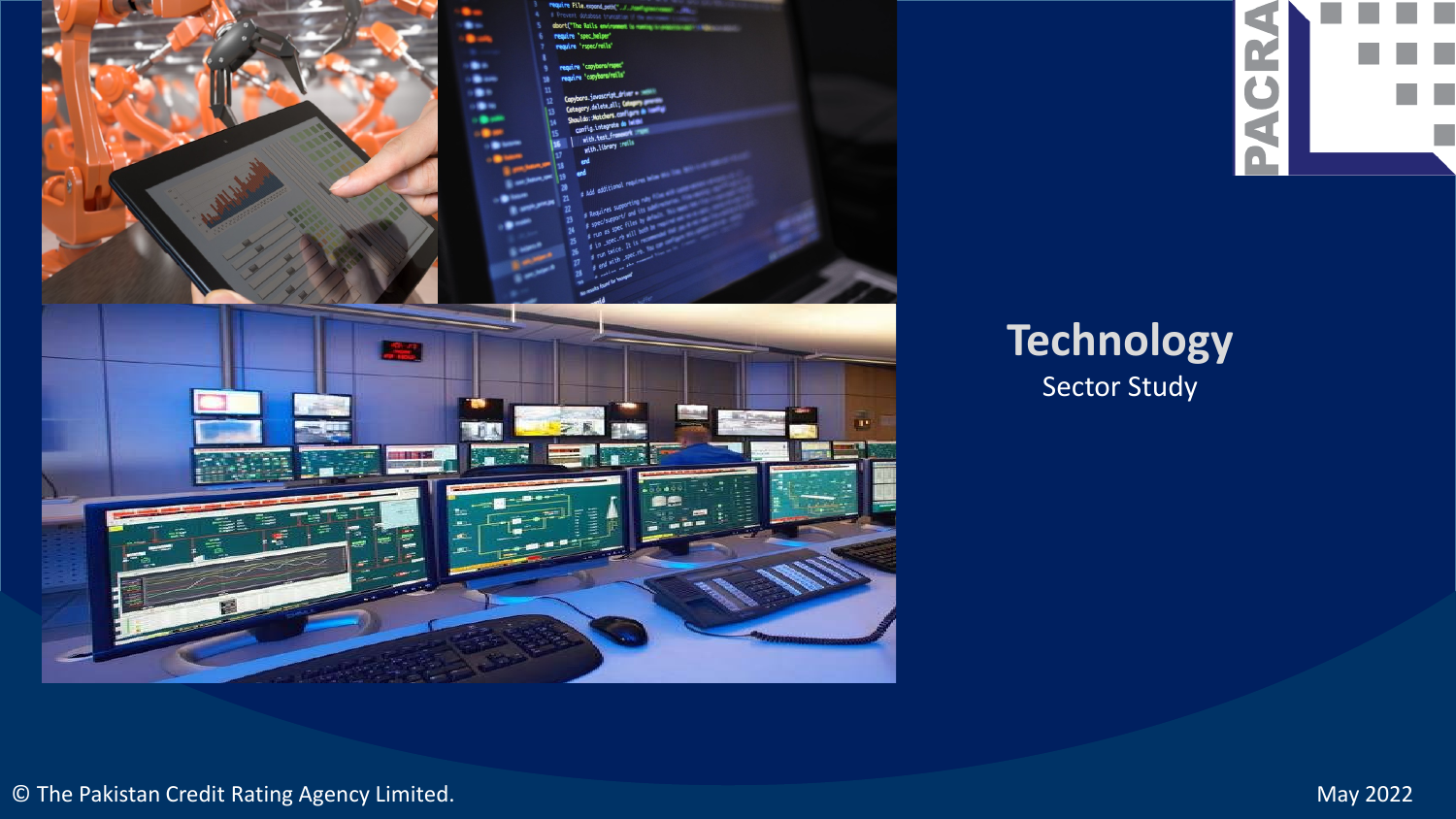### **TABLE OF CONTENTS**



| <b>Contents</b>                    | Page No. |
|------------------------------------|----------|
| Introduction                       | 1        |
| Global Industry   Overview         | 4        |
| Local Industry   Overview          | 5        |
| Local   Start-ups and VC ecosystem | 6        |
| <b>Trade of Computer Services</b>  | 7        |
| <b>Business Risk</b>               | 8        |
| <b>Finical Risk</b>                |          |

| <b>Contents</b>                       | Page No. |
|---------------------------------------|----------|
| <b>Ratings Curve</b>                  | 12       |
| <b>Regulatory Framework</b>           | 13       |
| <b>SWOT Analysis</b>                  | 15       |
| <b>Outlook &amp; Future Prospects</b> | 16       |
| <b>Bibliography</b>                   | 17       |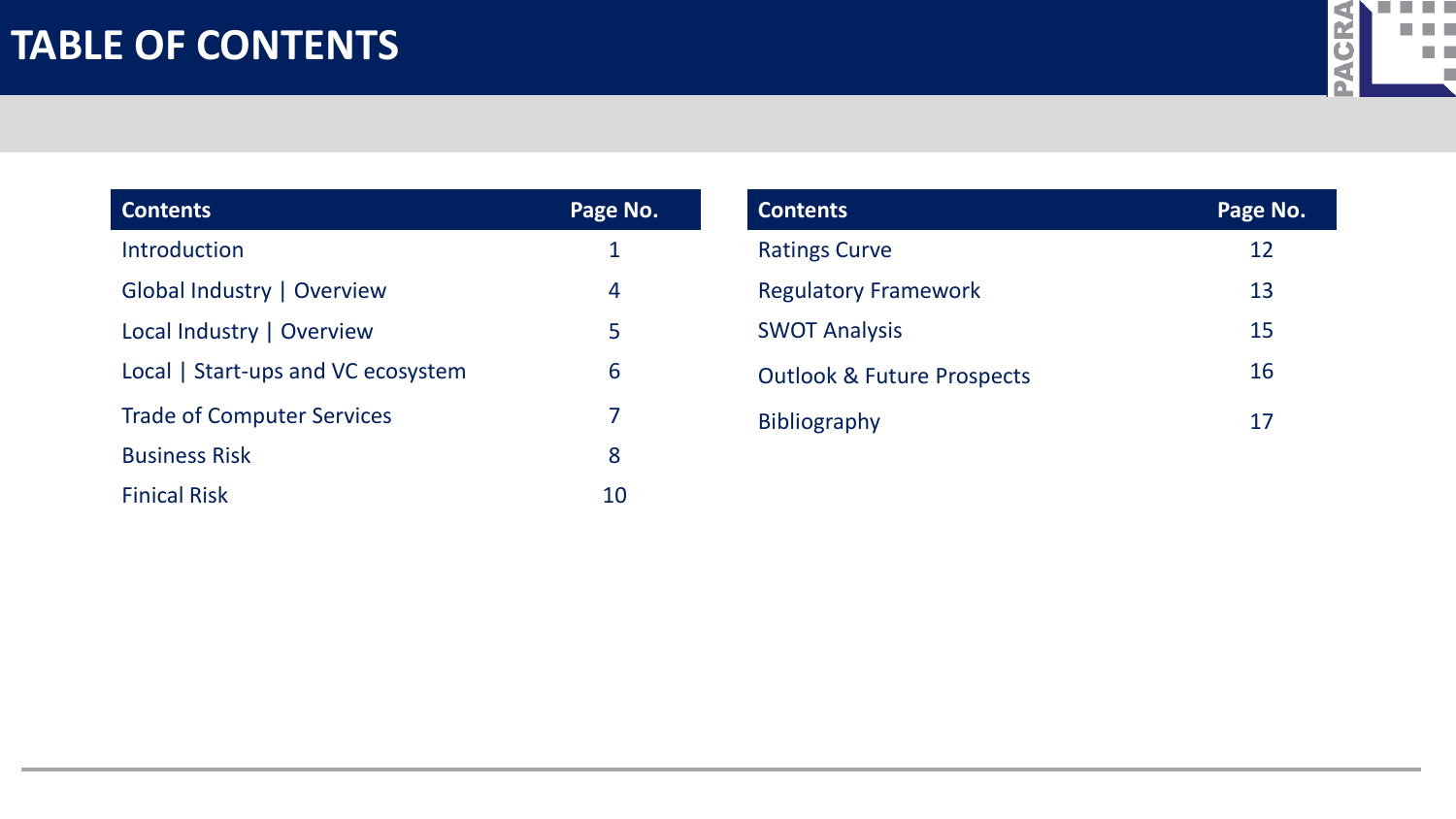#### **Introduction**

- Technology is defined as the application of scientific knowledge for practical purposes. The world has progressed at a rapid pace in terms of technological advancements in various fields such as engineering, medicine, communication and manufacturing.
- The tech industry encompasses the category of businesses involved in research, development, or distribution of technologically based goods and services. Some examples are the manufacturing of electronics, development of software, computers, or other products and services related to information technology and industrial automation.
- The industry caters to the needs of all businesses (B2B and B2C) including both consumer centric and others. Producers of consumer goods such as computers, mobile devices, home appliances and televisions etc. are continuously aiming to develop new and more technologically advanced features in order to attract customers.
- For businesses (mainly industrial manufacturing), advancements in technology enables them to achieve better quality and higher efficiency. This encompasses industrial and systems automation, software development and communication systems etc. A key aspect of this technology is that it often provides critical information and services that enable businesses to make key strategic decisions. It is also vital for businesses to maintain up to date technology in comparison to their competitors or they may find themselves at a disadvantage or even becoming non-competitive.
- This sector study will particularly focus on systems automation and software segments of the tech industry.





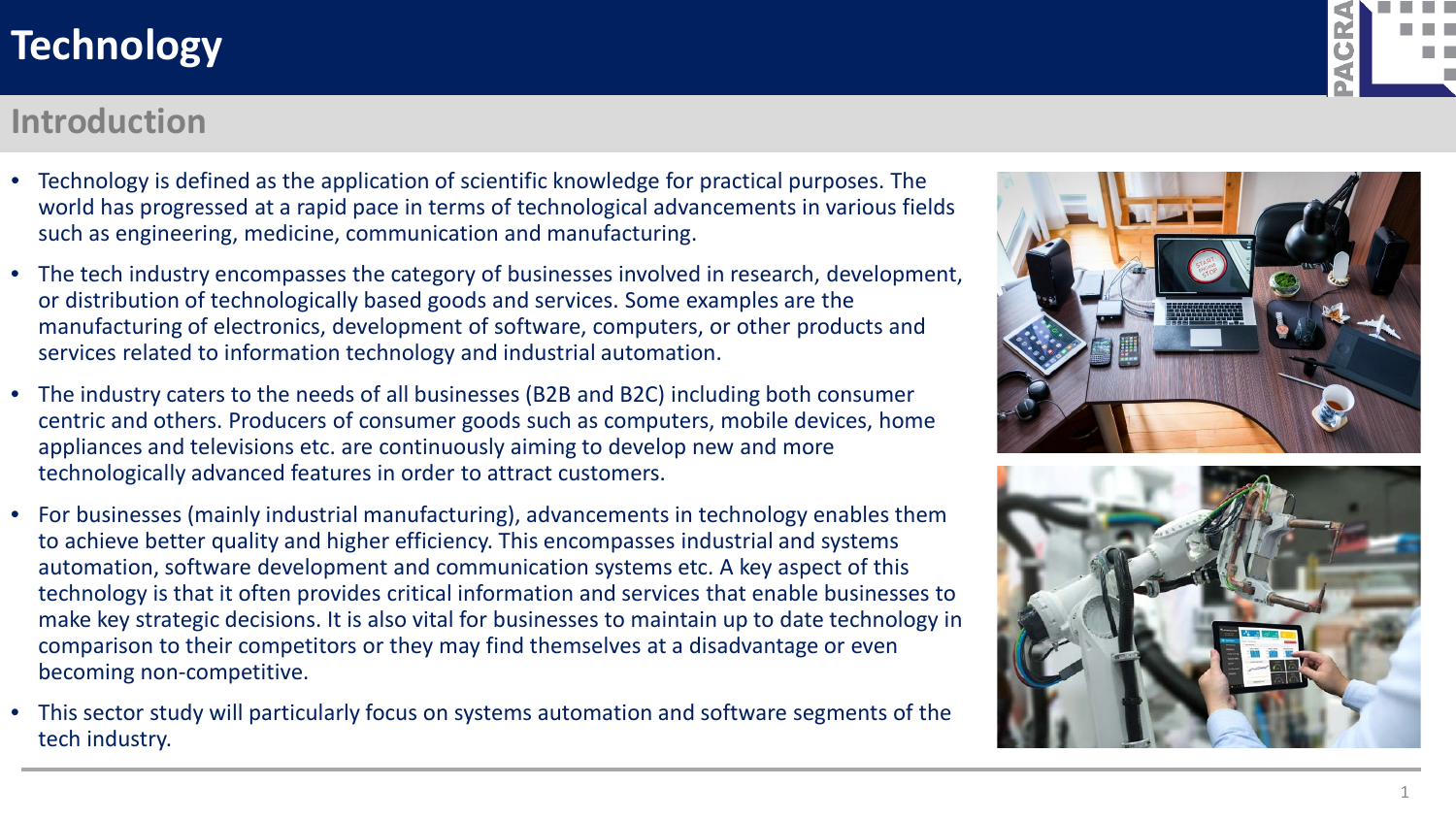

#### **Automation & Process Control**

- Automation and process control is used in industrial settings to control the conditions in which a product is made through technology.
- The use of automation and process control in industrial setting allows the advanced systems to make required adjustments within established parameters. It relies on specialized control systems that manage the flow, output and other aspects of an industrial process based on feedback obtained from sensors and data monitoring systems.
- The main advantage of implementing automation and process control is increased efficiency and better quality. Automation and process control minimizes human intervention beyond the monitoring of each system. As a result, steps that would otherwise be time-consuming can be carried out swiftly by the automated system while reducing chances of human error, thus reducing wastages or redundancies. In addition, it also enables repetitive tasks or operations to be carried out efficiently while ensuring compliance with required standards is strictly observed.
- Process control is typically implemented in industries where continuous production occurs. Some examples are:
	- **Pharmaceuticals**: Extreme precision is required when producing medicines as there is no room for even minor errors. Therefore, automation and process control is used to minimize human error and guarantee the safety of medicines produced.
	- **Petrochemicals**: Process control can be used to closely monitor the refining and production process to ensure consistent quality and uninterrupted production.
	- **Food & Beverage**: The food and beverage industry must comply with specific health standards and process control can be used to monitor and adjust the ingredients or required temperature to ensure a high quality output.
	- **Energy**: These systems are used to control power production ensuring adequate supply while monitoring fuel levels, temperature etc. In addition, they are also used to control pressure in oil and gas pipelines to ensure safety and continuous supply.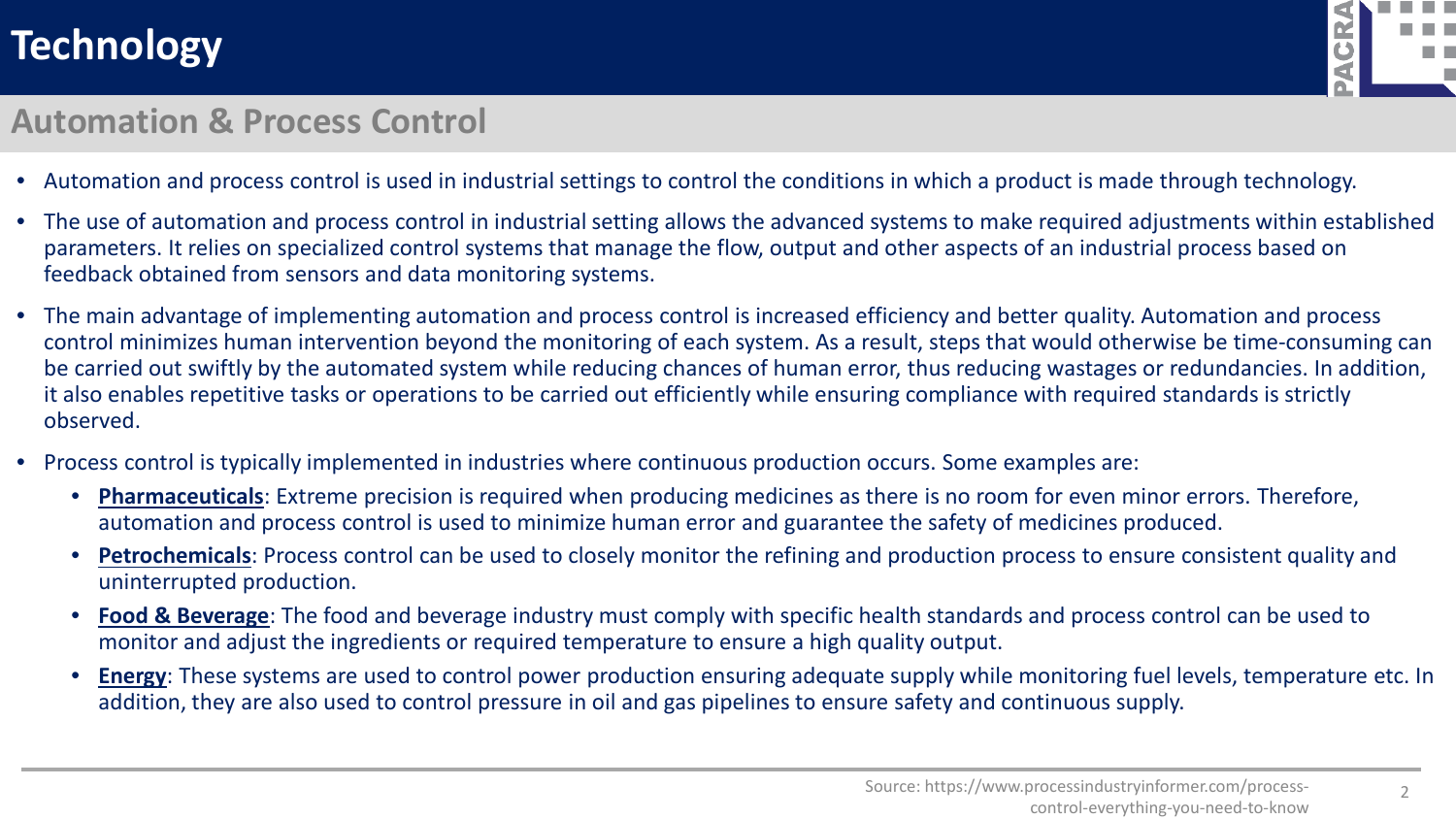

#### **Software**

- Software can be defined as a set of instructions or programs that enable a computer to execute specific tasks. It is a generic term used to describe programs that run on PCs, mobile devices and other smart devices. It includes operating systems, diagnostic tools and a variety of applications.
- There are three basic categories of software:
- 1. **Programming Software**: a set of tools to aid developers in writing programs. The various tools available are compilers, linkers, debuggers, interpreters and text editors.
- 2. **System Software**: serves as a base for application software. System software includes device drivers, operating systems (OSs), compilers, disk formatters, text editors and utilities helping the computer to operate more efficiently.
- 3. **Application Software**: is intended to perform certain tasks. Examples of application software include office suites, gaming applications, database systems and educational software.



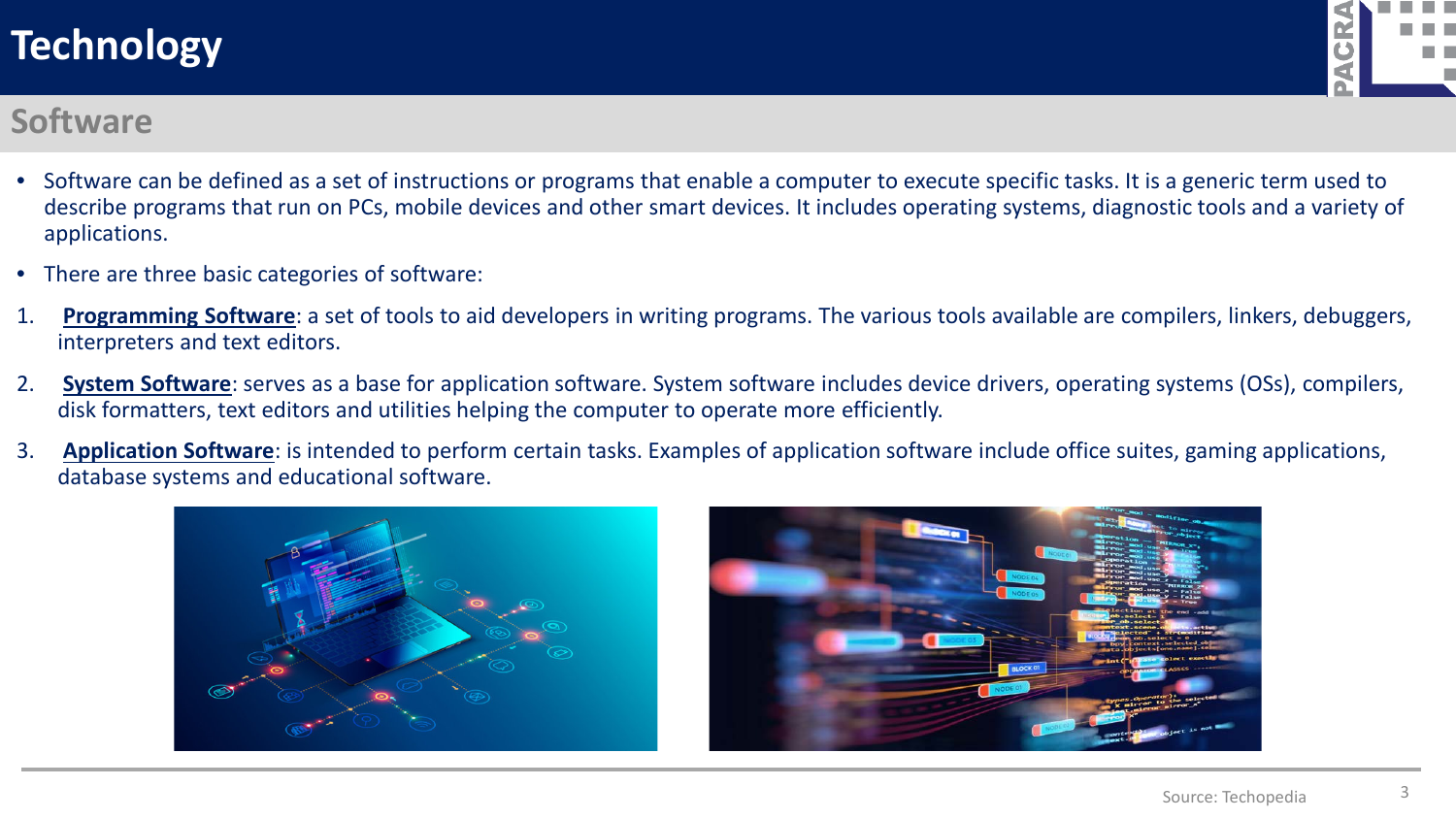#### **Global | Overview**

- The market size of the global tech industry, which encompasses hardware, software, services and telecommunication, in terms of spending is estimated to stand at USD~5trn in CY21 as compared to USD~4.8trn in CY20.
- The industry is expected to return to its former annual growth rate of ~5%-6% and its market size is expected to reach USD~5.3tln in CY22.
- The technology industry is led by USA with a market share of  $\sim$ 33%, approximately USD~1.8tln in value terms; Europe is also a major contributor to the technology sector, representing ~20% of total technology spending.
- China has also established itself as a major player in the technology sector as it is closing the gap in traditional technologies (i.e. Software, services and IT infrastructure) while taking the lead in emerging technologies (i.e. robotics and 5G); the overall Asia Pacific region represents ~14% share in the global IT industry.
- The adjacent pie chart shows some of the key segments of the tech industry and their respective shares in the total market size. The largest segment is telecom services which contributes ~25% to the total market followed by devices and infrastructure which accounts for ~22% of the total.

\* Emerging technology refers to new or developing technology that does not fit into the traditional categories such as Artificial Intelligence (AI) or Internet of Things (IoT).



| Largest Tech Companies by Market Cap (May '22) |                      |  |  |
|------------------------------------------------|----------------------|--|--|
| <b>Name</b>                                    | Market Cap (USD bln) |  |  |
| Apple                                          | 2,472                |  |  |
| Microsoft                                      | 1,910                |  |  |
| Alphabet (Google)                              | 1,486                |  |  |
| Amazon                                         | 1,088                |  |  |
| Meta (Facebook)                                | 518                  |  |  |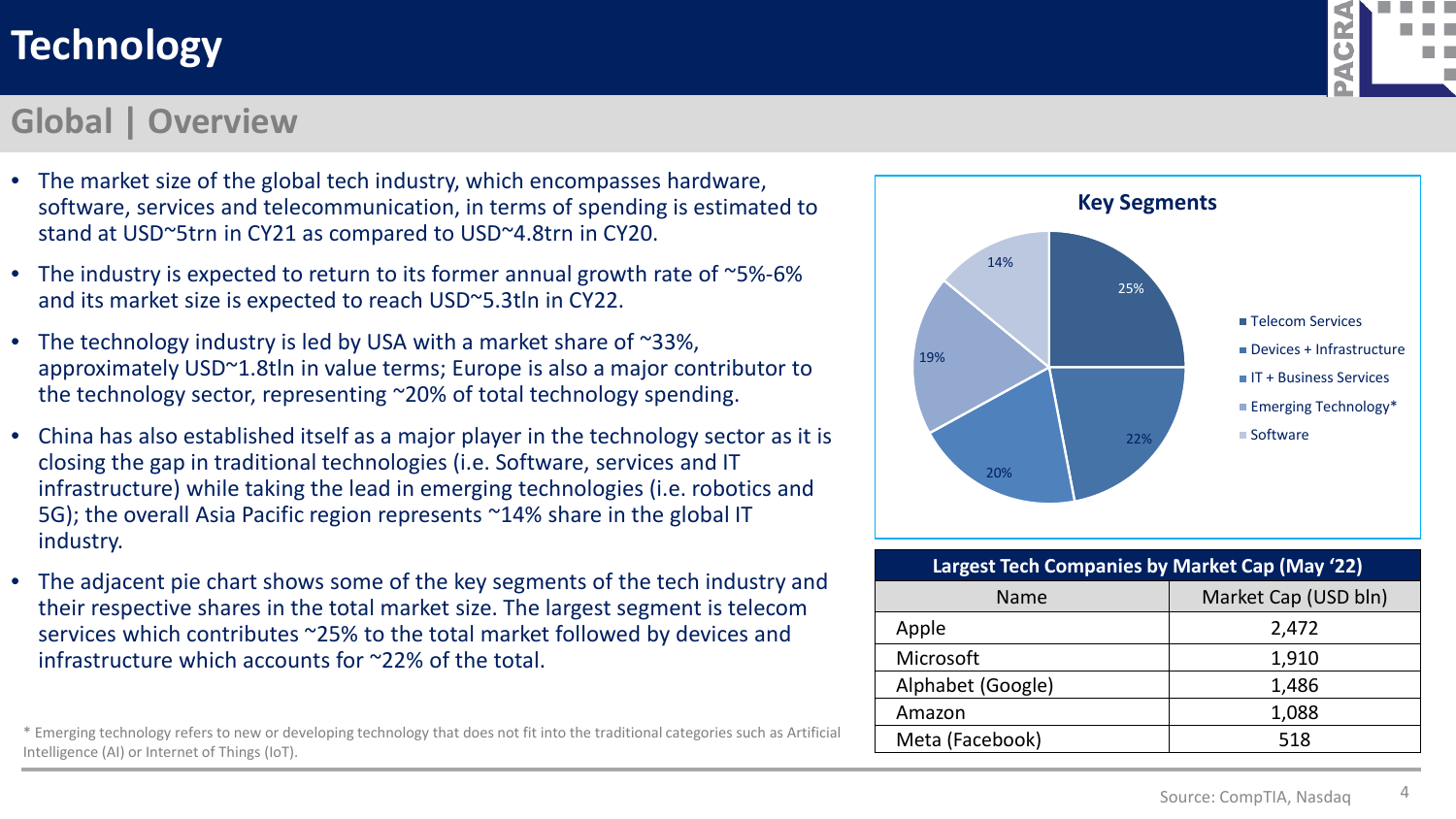#### **Local | Overview**

- Pakistan's tech industry contributes ~1% to the national GDP and stood at approximately PKR~430bln in FY21 (FY20: PKR~362bln) with the domestic market size for technology products and services estimated to be PKR~163bln in FY20 (FY21: PKR~187bln); meanwhile, during FY21, exports of the total tech industry increased to PKR~267bln (FY20: PKR~175bln).
- The industry comprises of over ~3,000 companies with this number expanding each year. These companies operate in a wide array of areas such as customized software development and Business Process Outsourcing (BPO) services.
- The industry employs over 500,000 professionals, many of whom have expertise in latest and emerging IT products and technologies; in addition, around 25,000 IT graduates and engineers are being produced in the country each year.
- In recent years, the government has increased its focus on the tech industry and recognized the potential for growth and investment that exists; The Ministry of Information Technology & Telecommunication (MoITT), through bodies such as the Pakistan Software Export Board (PSEB), has taken various steps such as the establishment of IT Parks and incubators to promote the industry and provide an enabling ecosystem for businesses and start ups.



| <b>Overview</b>                     | <b>FY20</b>             | <b>FY21</b> |
|-------------------------------------|-------------------------|-------------|
| <b>Industry Revenues (PKR bln)</b>  | 362                     | 430         |
| <b>Technology Exports (PKR bln)</b> | 175                     | 267         |
| <b>Exports Growth</b>               | 24%                     | 50%         |
| <b>IT Professionals</b>             | $^{\sim}500,000$        |             |
| <b>IT Graduates per Year</b>        | $^{\sim}25,000$         |             |
| <b>Industry Structure</b>           | Competitive             |             |
| <b>Regulators</b>                   | <b>MOITT &amp; PESB</b> |             |
| <b>Association</b>                  | <b>PASHA</b>            |             |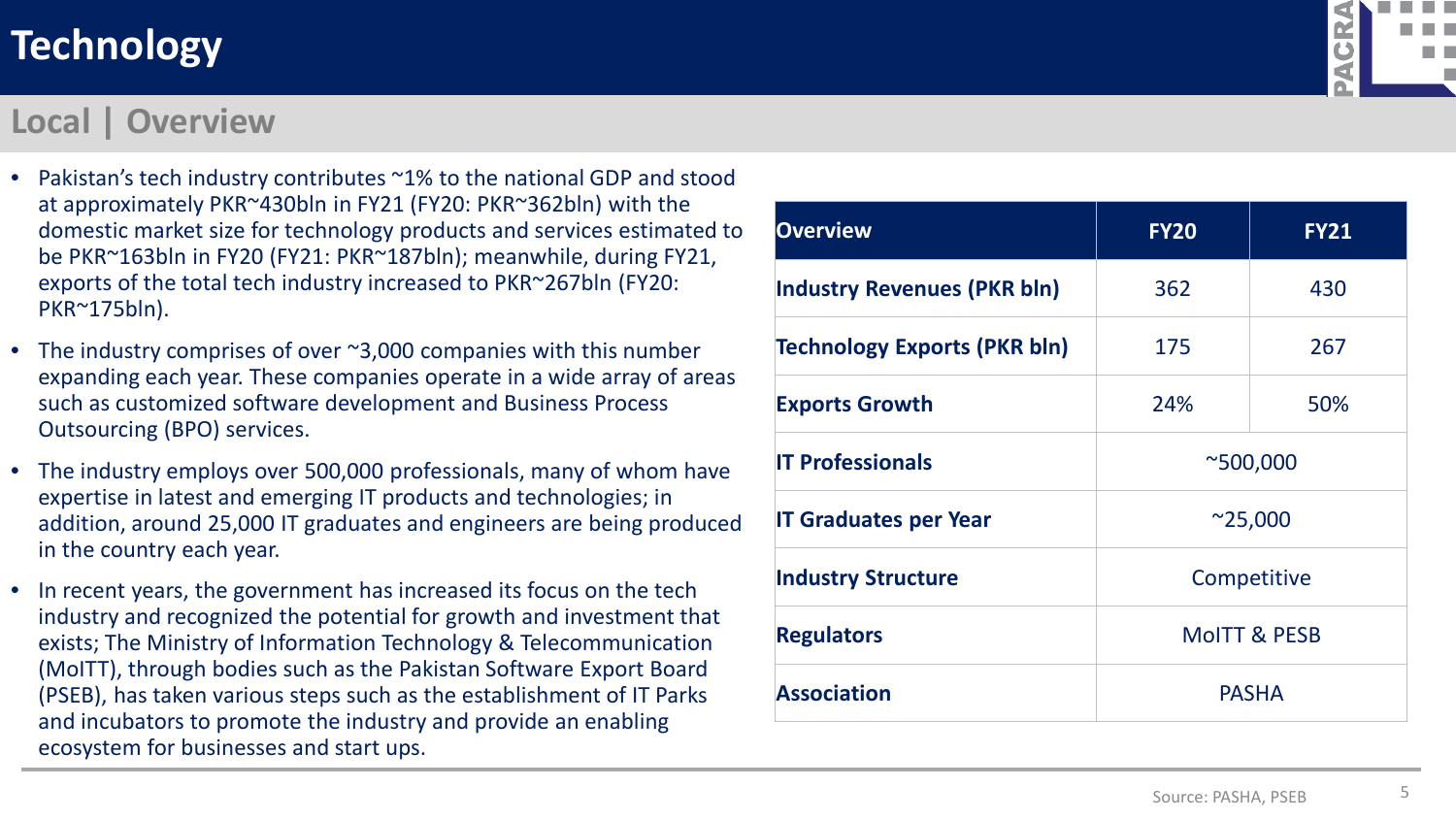

#### **Local | Start-ups and VC ecosystem**

- PSEB has established 22 IT Parks in various city centres of the country, with plans to increase the number to 40; they provide essential infrastructure to tech companies at lower costs; in addition, the government has also established a National Incubation Centre to develop and cultivate start ups in the country. Moreover, there are several private incubators operating in the country as well with many having a focus on tech related products and services.
- Technology based start-ups and venture capital (VC) ecosystem in Pakistan have also started gaining traction; since CY15, start-ups have raised over USD~564mln across 255 deals; while there was a consistent rise in fundings, 438% YoY growth in fundings in CY21 proved to be the inflection point as start-ups raised USD~352mln across 83 deals reflecting 2/3rd of the total amounts raised since CY15.
- Since CY15, e-commerce sector raised the highest investments of USD~315mln; followed by fintech start-ups which raised USD~113mln, of which USD~95mln was raised in CY21 alone.

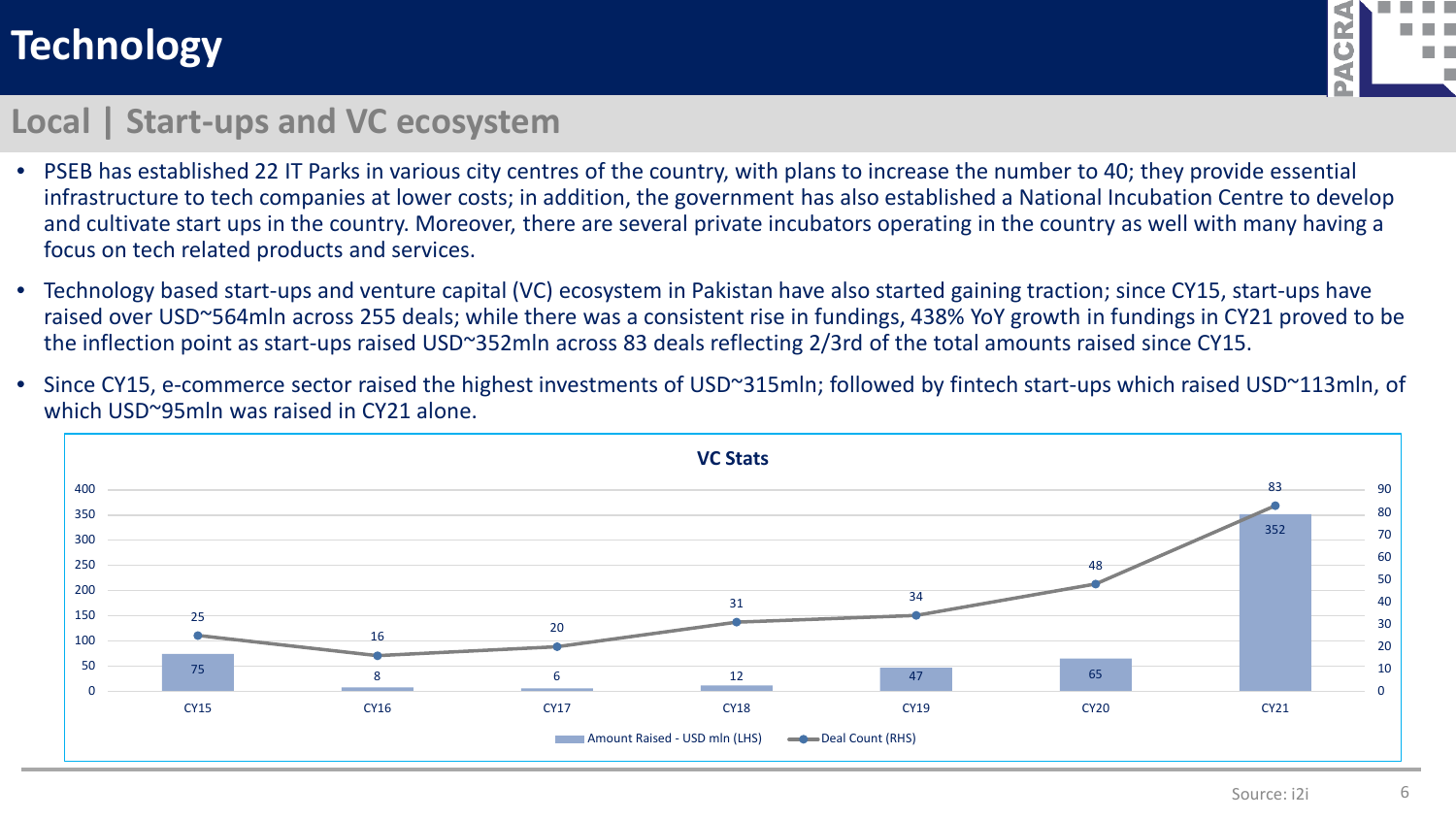#### **Local | Trade of Computer Services**

- The category of computer services encompasses hardware and software consultancy services, trade of computer software and other technological services.
- Since FY17, Pakistan's exports of computer services has grown with a CAGR of ~35% and stood at PKR~267bln during FY20 (FY19: PKR~175bln); meanwhile, imports of computer services have also grown, albeit at a lower CAGR of 21% since FY17; during FY21, imports stood at PKR~73bln (FY19: PKR~51bln).
- During FY21, the largest contributor to exports at ~33% was software consultancy followed by the export of computer software, which contributed ~25% to total computer service exports.
- During 8MFY22, exports stood at PKR~231bln, exhibiting an increase of ~39% YoY. Meanwhile, imports during the period stood at PKR~64bln, a growth of ~42% from the comparative period.



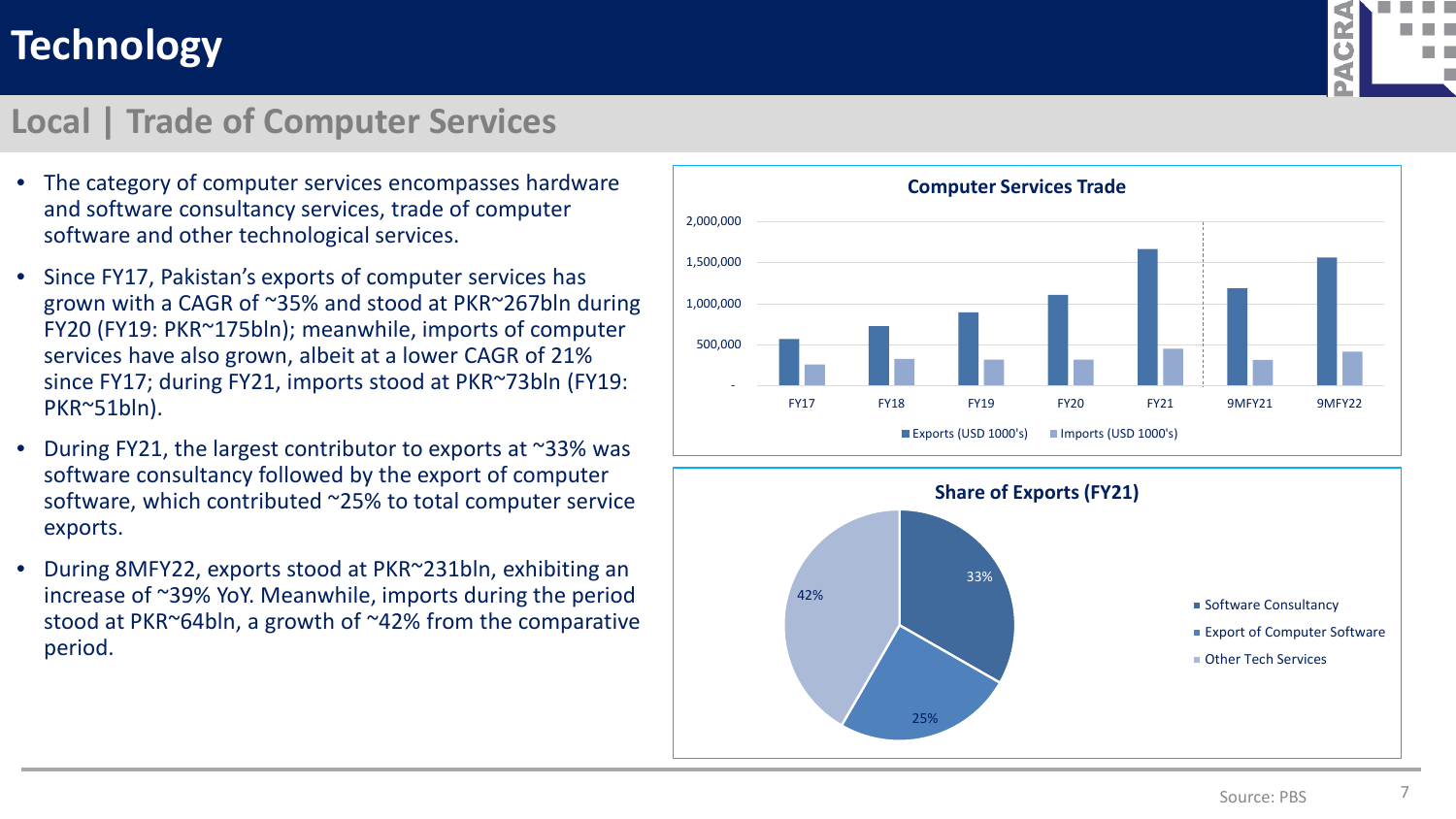

#### **Business Risk**

- **Fast Paced Growth:** The tech industry is among the fastest growing industries and new developments and technologies are continuously being introduced. Players must keep pace with new and relevant upgradations in technology or they may lose competitive advantage or even risk becoming obsolete in the long run.
- **B2B Model:** Since many players within the tech industry are involved in providing services to other businesses, their demand depends on conditions in these client industries. If the overall economy, or any client industry or sector is not doing well, it would hamper the creation of new demand for tech players providing services.
- **Digital Literacy:** Mobile phone usage in Pakistan has increased exponentially in recent years and has resulted in increased digital literacy among the population. However, while there may be addition of approximately 25,000 IT graduates each year, this is still a small proportion of Pakistan's total population of over 220 million.
- The majority of population, particularly those residing in rural areas or belonging the low income groups, remain lacking in digital literacy particularly regarding advanced technologies. As a result, this limits or restricts the potential of the domestic tech industry.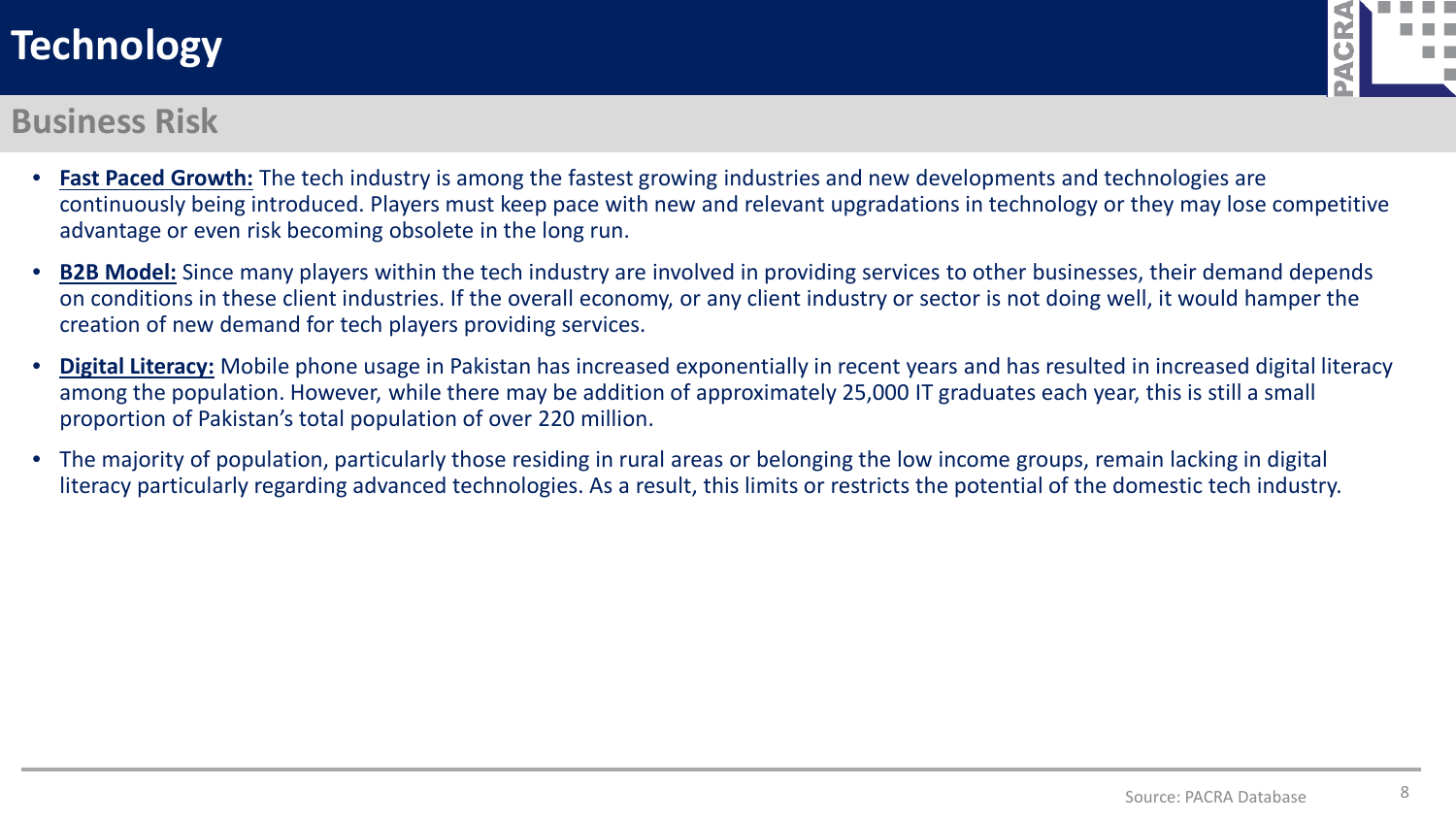#### **Business Risk**

- In recent years, the industry has maintained a high level of gross margin in the range of 30-32% as most players are providing high quality services where they can compete internationally. Meanwhile, operating and net margins have observed a significant increase to ~27% and 25% respectively in 6MFY22 as additional incentives for the industry introduced by the government took effect combined a ~1.9x increase in other income (financial and non-financial), reduced operating costs and improved bottom-line.
- As of May'22 PKR value has depreciated ~22% YoY against the USD; even if exports in USD terms loose momentum, it would have a reduced impact in PKR keeping exports lucrative.
- The largest component of direct costs for the industry is Salaries & Wages which contributes ~47% to total direct costs as the industry has a requirement for technically proficient and skilled labor force; while the second largest component- raw material, contributing ~20% of direct costs, comprises of software and hardware costs.





Note: Margins and cost figures are reflective of 4 listed players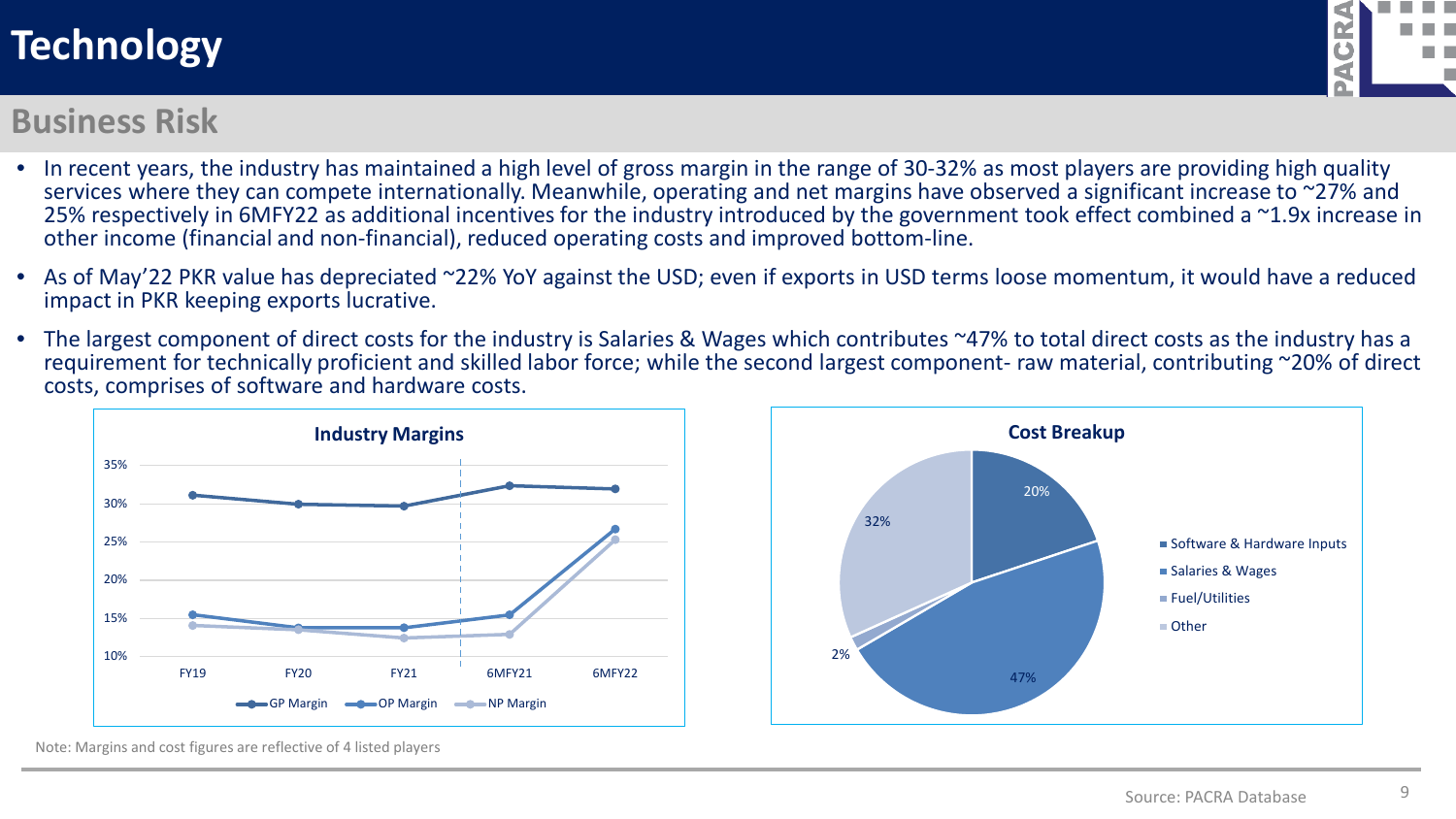

#### **Financial Risk | Working Capital Management**

- The industry's working capital cycle is largely a function of trade receivables and trade payables. Since the industry is a service provider, most players have little or no inventory; meanwhile, revenues are mostly contract based and greater length of contract can lead to increase in trade receivable days.
- The average net working capital cycle of the industry is ~156 days; Net working capital days in December 2021 stood at ~178 days, a significant increase from ~45 days in June 2021.
- There have been some fluctuations in the working capital cycle as in 6MFY22, receivable days increased to ~253 days (6MFY21: ~219 days) and payable days rose to ~76 days (6MFY21: ~40 days) respectively; however the net impact on working capital days remained neutral.



Note: Working capital figures are reflective of 4 listed players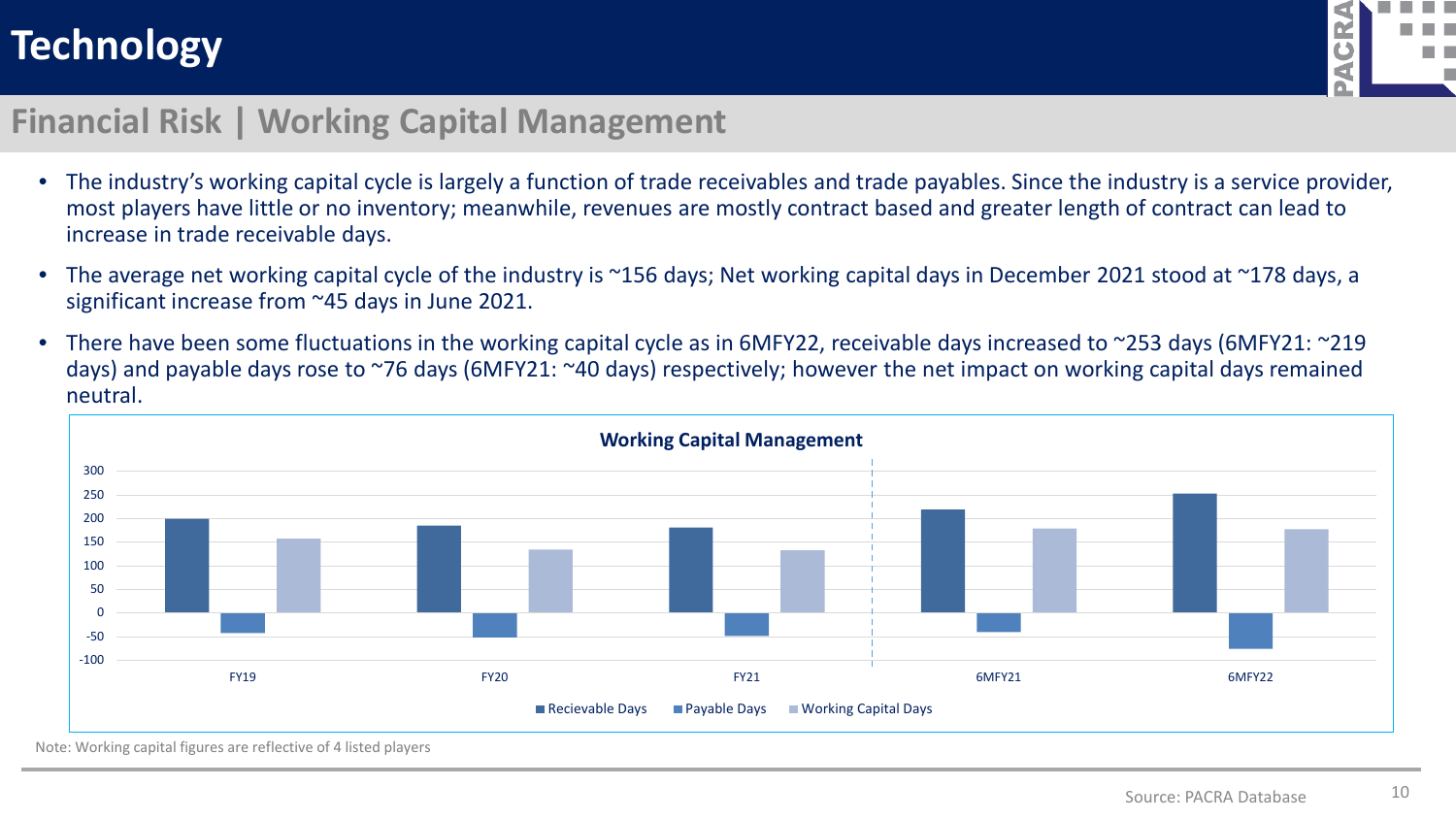### **Financial Risk | Borrowing Mix**

- The industry's total borrowings grew by ~12% and stood at PKR~11,351mln at End-Mar'22, as compared to PKR~10,100mln as at End-Mar'21.
- By End-Mar'22, short term borrowings stood at PKR~2,920mln after declining by ~29% and held a ~26% share in total borrowings mix.
- Long term borrowing also declined by ~6% and stood at PKR~3,109mln representing a ~27% share in the total borrowings mix.
- Import financing although held ~8% share in total sector borrowing, observed the largest increase as it grew by ~178% and stood at PKR~4,324mln.
- Discounted borrowings comprising of TERF and LTFF grew by ~92% and stood at PKR~4,324mln, representing the largest share of ~38% in the industry borrowings.
- While bill purchased & discounted and 'others' represented the smallest share of ~1% in the total borrowing mix and stood at PKR~80mln after decreasing by ~1%.
- At Dec'21, sector gearing stood at a modest ~21%.





Note: Leveraging ratio figure is reflective of 4 listed players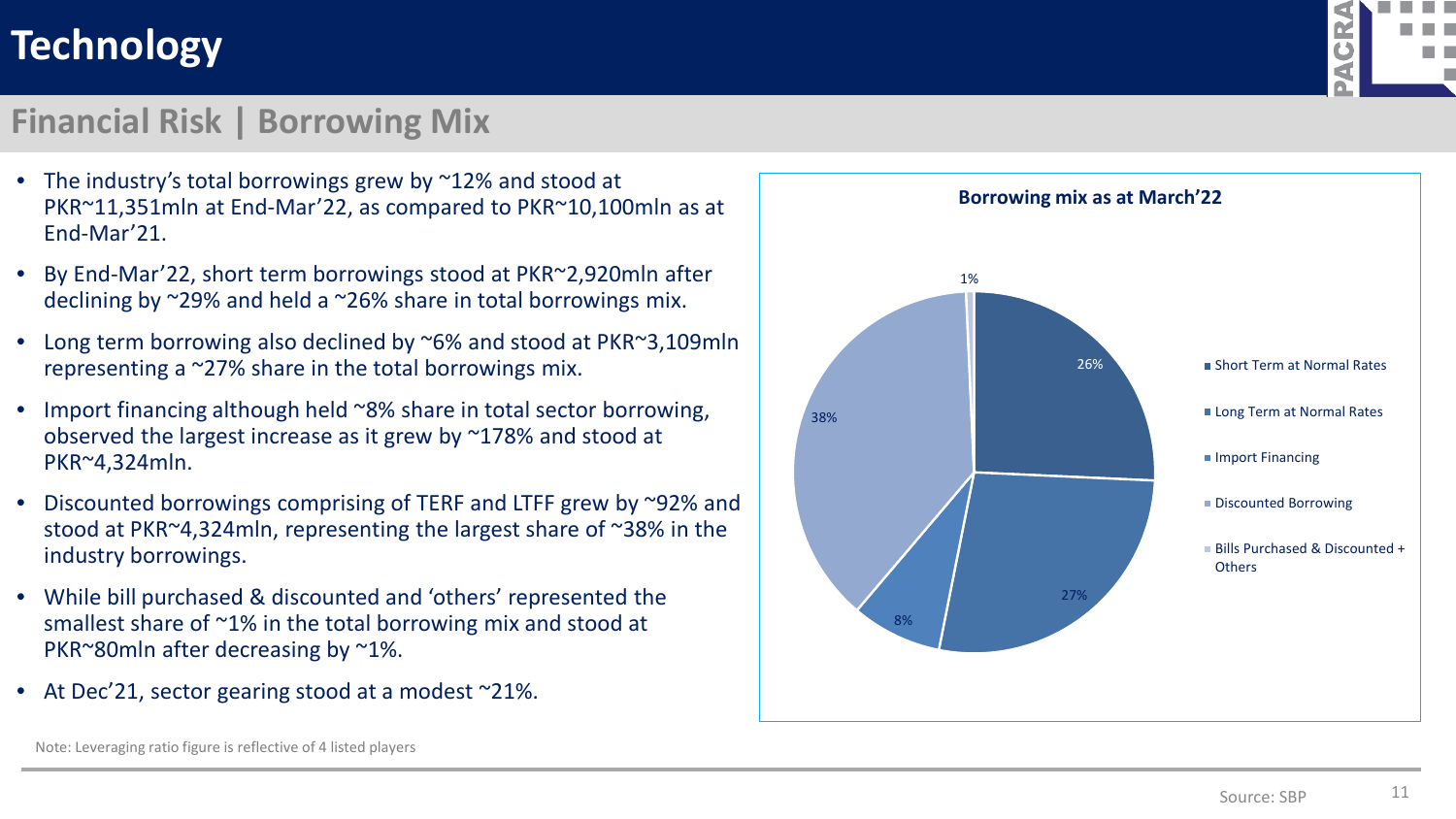#### n n ⋖ ш **GR** m n  $\blacksquare$

### **Ratings Curve**

• PACRA rates 3 technology companies in A- to BB+ Ratings bandwidth.

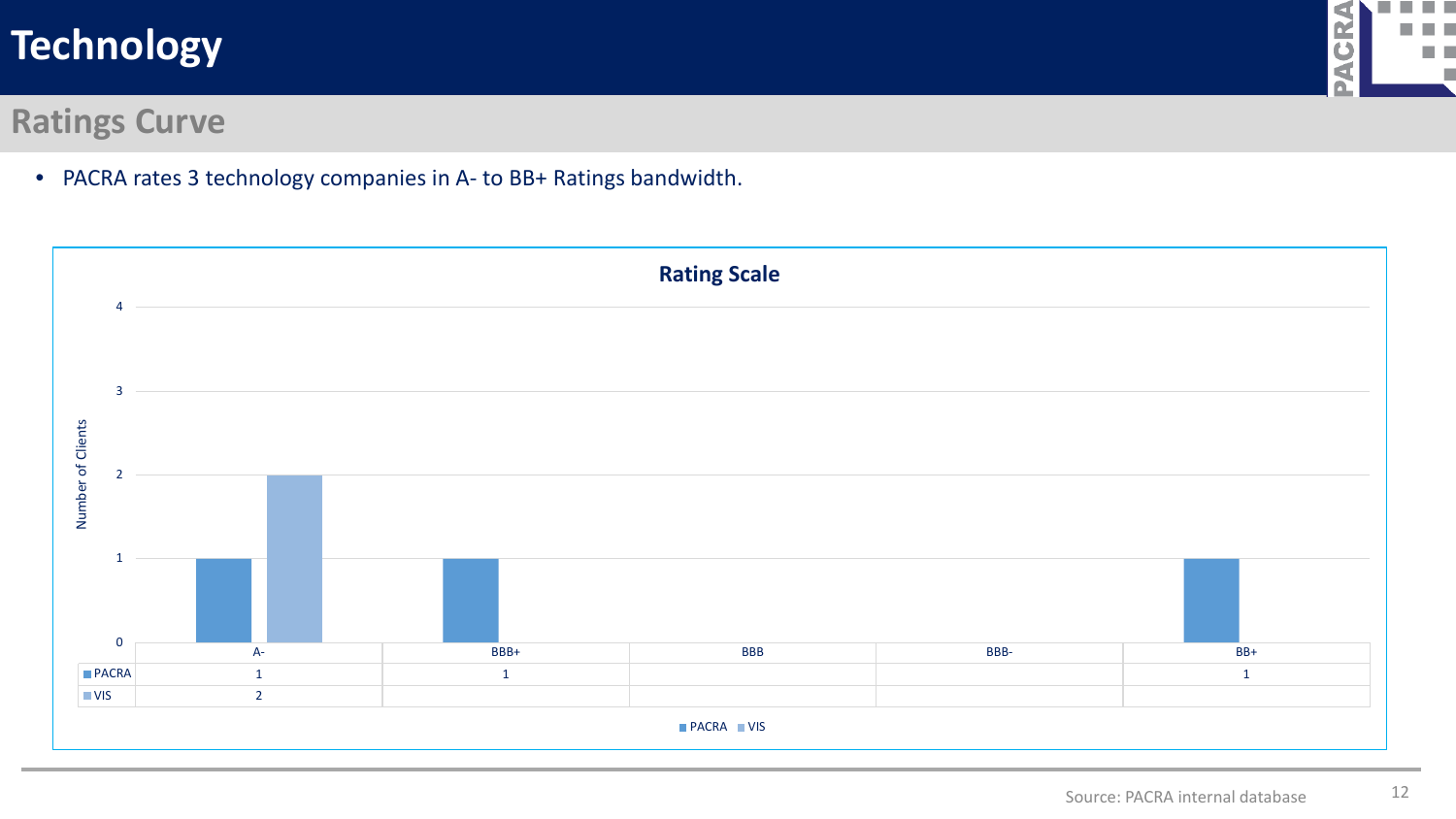

#### **Regulatory Framework**

- The tech industry is overseen by the Ministry of Information Technology and Telecommunications (MoITT). In CY18, the ministry introduced a Digital Pakistan Policy with a vision to accelerate digitization and expand the knowledge based economy.
- Some of the key objectives highlighted in the policy are promotion of innovation and entrepreneurship through start up incubators, increase in software exports and IT remittances alongside the domestic market, improve digital inclusion by bridging the urban-rural gap and the gender disparity and attract foreign and domestic investment in the industry.
- The regulations implemented in line with these objectives include:
	- Zero income tax on IT exports till CY25
	- Three year tax holiday for tech start ups with no minimum and withholding tax
	- Tax holiday for venture capital funds till CY24
	- 100% equity ownership allowed to foreign investors
	- 100% repatriation of capital and dividends allowed
- In addition, the establishment of IT Parks, Tech Special Economic Zones and National Incubation Centers has vastly improved the ecosystem available for tech companies as these locations are specifically equipped with latest ICT infrastructure and facilities which enable a conducive environment.
- The industry is represented by the Pakistan Software Houses Association for IT and ITES (PASHA). The association lobbies with the government and provides its input on policies and legislation related to the industry.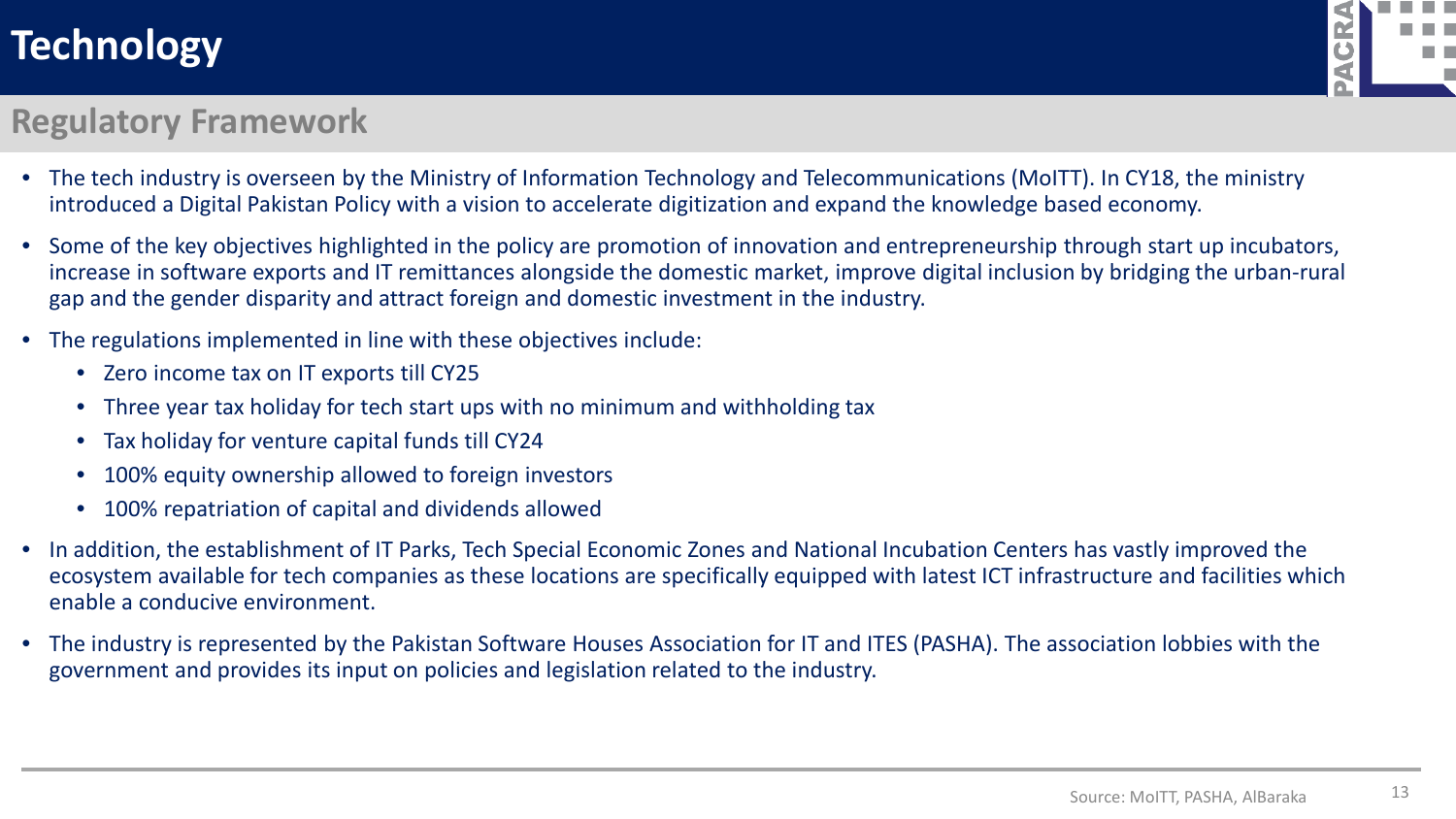

#### **Regulatory Framework**

- Moreover, the government has facilitated freelancers by increasing the monthly limit of receiving payments to \$25,000 through the home remittance channel.
- In FY22 budget, the government has promoted the 2020 Special Technology Zones Ordinance with an objective to establish technology parks, high-tech industrial areas, science and technology zones, knowledge cities and technology incubation zones.
	- Under the Ordinance, the companies operating under the SEZs would be provided 10 year tax breaks from income tax (including minimum tax of section 113), 10 year exemption from sales tax, customs duty and withholding income tax on import.
	- Tax exemptions to venture capitalists on capital gains and dividend income form investments in SEZ company.
	- Total exemption on income of STZA established under the Ordinance.

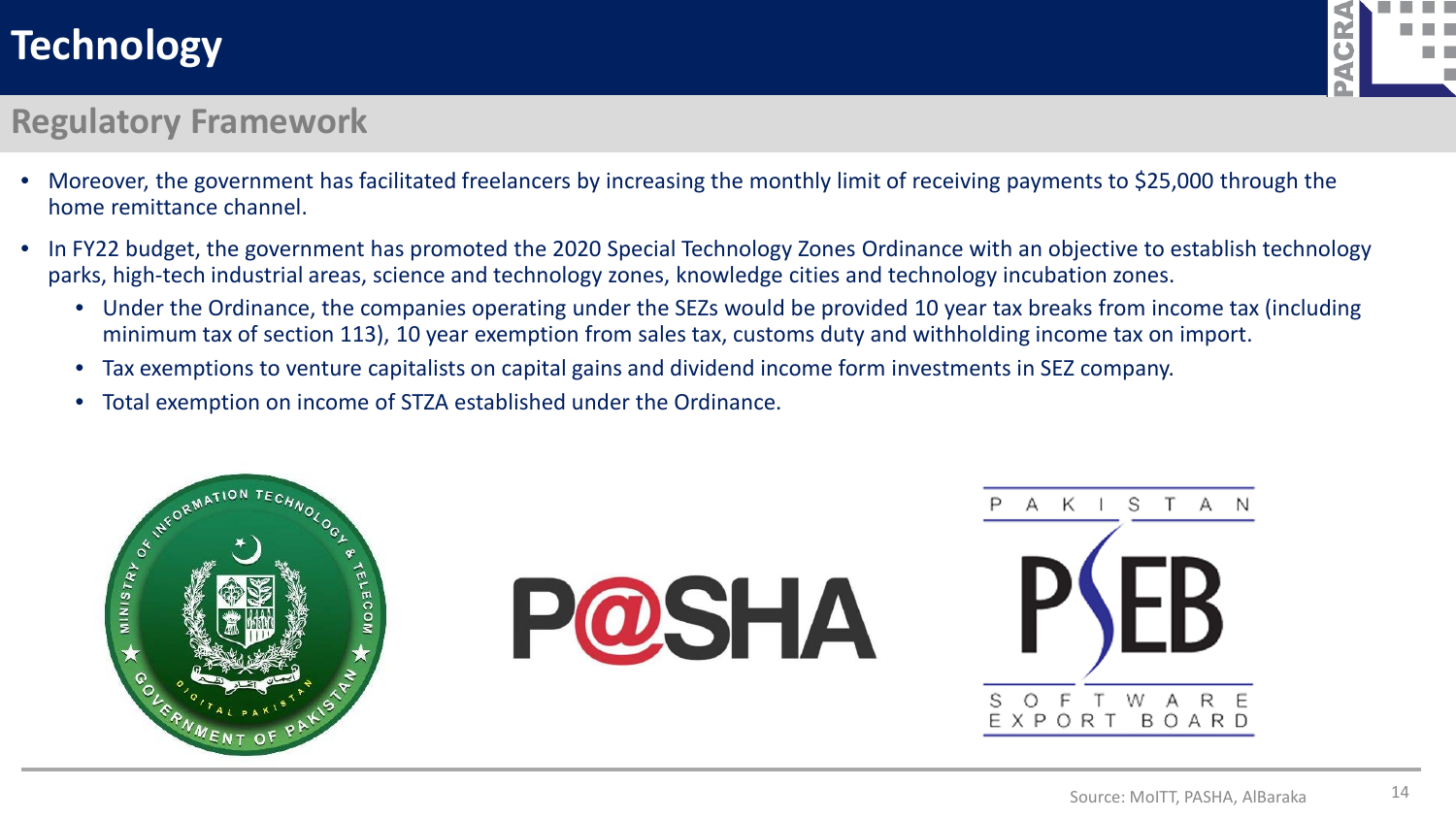

#### **SWOT Analysis**

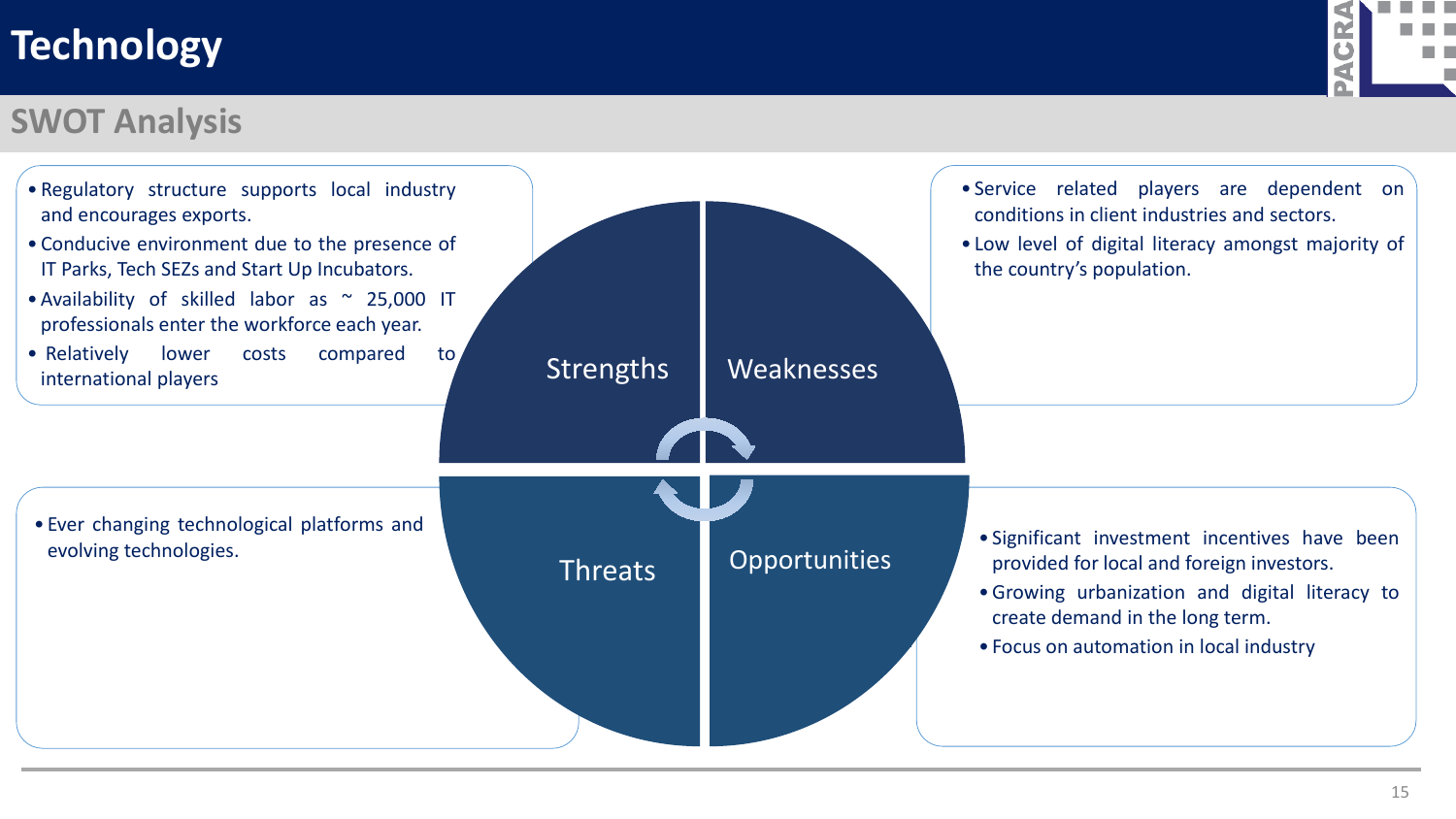

#### **Outlook: Stable**

- The COVID-19 restrictions forced a large number of people towards remote working while also increasing the usage of online transaction and payment systems; this situation created opportunities for the tech industry to provide services to enable businesses to continue their operations.
- The overall sector has posted a robust growth, alongside sector exports, which have also witnessed a phenomenal growth; as they grew with a 5 year (FY17-FY21) CAGR of ~24%; and export growth peaking at ~50% YoY in FY21.
- Pakistan's technology imports grew with a with a 5 year (FY17-FY21) CAGR of ~11% and imports growth peaking at ~41% YoY in FY21; while the net imports growth peaked at ~54% YoY in FY21.
- The industry continues to benefit from favourable government policies which are intended to spur the growth and attract investments in the industry from both domestic and foreign investors.
- However, under the current scenario, the growth momentum seems to have slightly lost momentum, given the recent export numbers as 3QFY22 exports grew by ~21% YoY (3QFY21: 52% YoY) but declined by ~-2% QoQ (2QFY22: ~10.1% QoQ) in USD terms.
- The decision taken by the State Bank of Pakistan (SBP) to increase the policy rate to 13.75% in the last quarter of FY22 will increase the finance costs; which can be expected to put pressure on industry bottom-line, as industry's debt servicing can increase by PKR~452mln.
- As of May'22, the PKR has depreciated by ~22% YoY against the USD. Such massive currency devaluation is expected to keep the export market lucrative for the local tech industry.
- The new government has also vowed to support the local IT industry in terms of both capital and human development, with an emphasis on enhancing export capabilities.